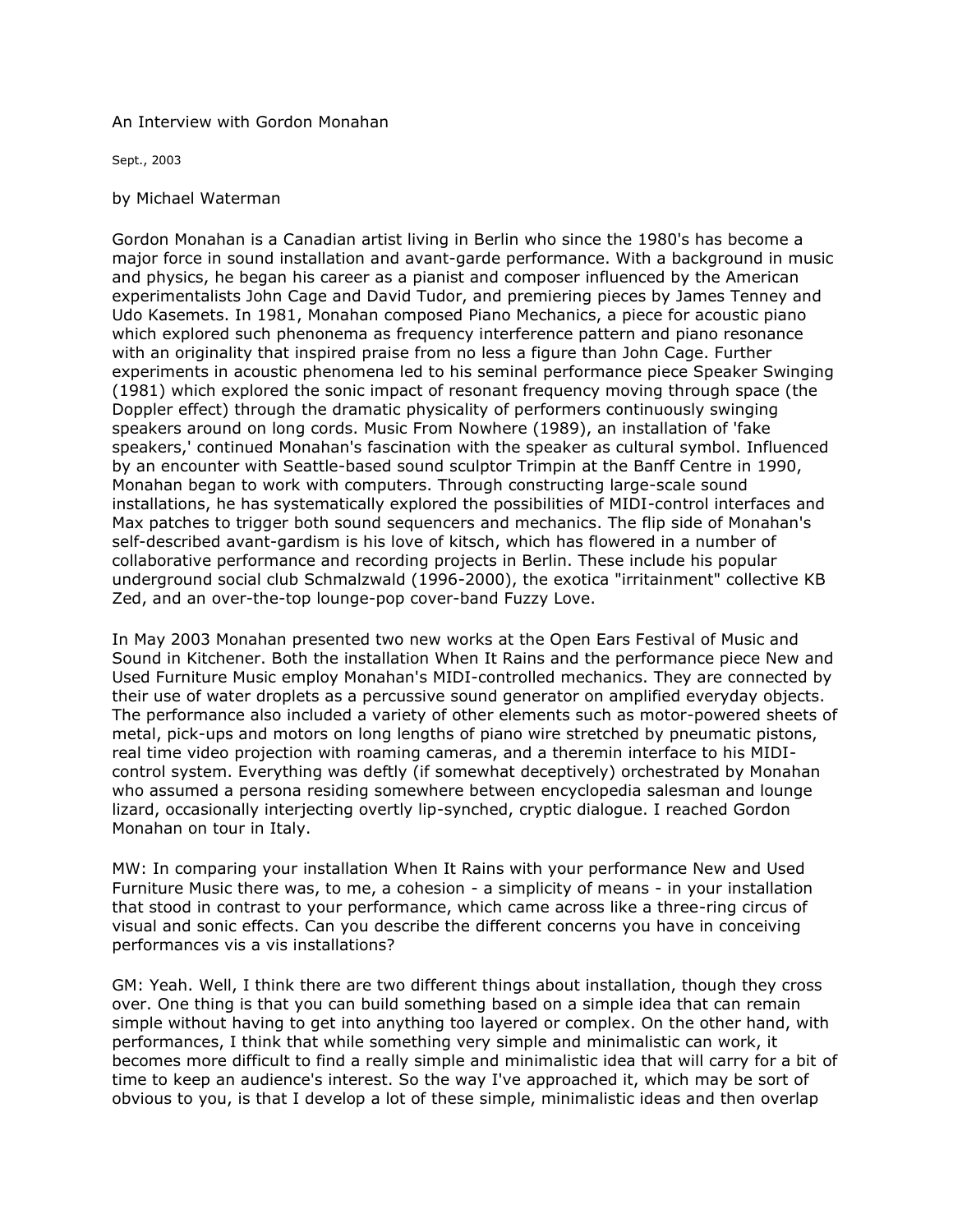them or layer them in the performance, which then leads to a more complex form. It gets away from the idea youÕre talking about in the installation.

MW: I sensed that there were elements of other sculptural installations in your performance...

GM: Yeah.

MW: And youÕre bringing them together in a way thatÕs different in the performance than in the installation.

GM: The big concern for me is to try to keep things simple. IÕm a strong believer in performing, and not in the sense of entertainment per se - for the sake of entertainment but I think that does play a role.

MW: In performance thereÕs a different relationship to the audience than there is in installation really, where people can come and go. TheyÕre not a captive audience.

GM: On the other hand, IÕm interested in the crossover, in the hybrid form of installation/performance.

MW: Your Speaker Swinging seems to me to be a simpler performance as far as the number of elements involved.

GM: ThereÕs an example of something thatÕs really simple, just a straight idea that can be complex in its simplicity. But those kind of ideas come along only once in a couple of decades, or whatever. I had that idea back in 1980/81, and worked with it over the years, kind of developed it...but kept it simple, and I think it still works. I still do perform it, maybe once a year when IÕm invited to do it.

MW: Has it changed much over the time youÕve been performing it?

GM: To some extent it has, but in simple ways. I mean, the visual aspect of Speaker Swinging is important, so IÕve worked with the lighting - for instance putting strobe lights on the ends of the speakers and also incandescent lights - working with switching them on and off - sort of going from the standard, traditional theatrical lighting and then flipping that idea over to where the lighting sources are on the speakers themselves. There is a complete contrast in terms of what is going on with the lighting. ItÕs a really simple thing to do, but itÕs effective.

MW: It sounds like a kind of psychological shift occurs.

GM: And working with blackout, so that when IÕm shifting from one mode of working to another the lights would go completely out, which is just like working with the threat idea people physically being threatened. ItÕs not dangerous per se, but thereÕs this element of implied danger, which is, again, a sort of sensationalist thing to work with.

MW: But it's also presumably driven by your interest in sonic phenomena, by the Doppler effect - the apparent pitch shifting that occurs as the speakers swing on their fifteen foot arcs. I guess if youÕre touring the piece in different venues it has different sonic properties?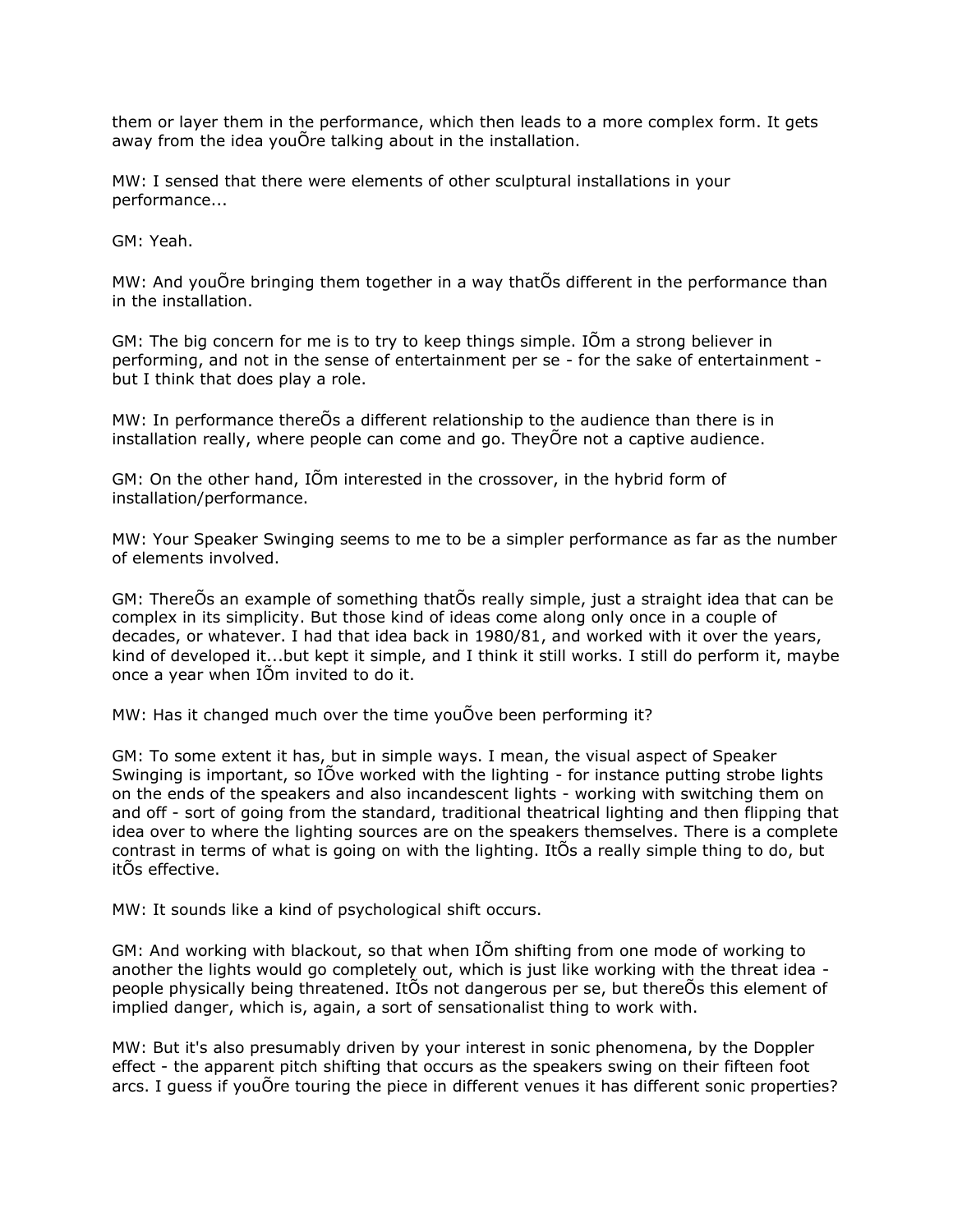GM: A lot of the work I do is oriented that way. Sometimes itÕs very subtle. One element to investigate in performance and installation is the architecture. It's the architecture of the space that ultimately forms the sound that weÕre hearing, and thatÕs a simple idea for people to understand. It's more difficult to decide how to work that element into the piece effectively. For instance with the New and Used Furniture Music, the strings crisscross through the space, outlining the space to some extent.

## MW: Right. It's kind of like a cage, isnÕt it?

GM: A little bit, but there are different elements, like several different groups of piano strings going across diagonally, then the simple line of the drips in front, and the sheet metal placed above the audience. You canÕt have something too complicated unless you have a budget to hire people to set the production up, you know. I always have to try to think of new ideas that are going to use a very simple set-up. Otherwise, youOre chasing after even more funding to try to realize the work.

MW: And yet New and Used Furniture Music certainly didnÕt appear to be a simple set-up.

GM: Believe it or not it is. I mean, ok, so there are twenty-four channels of audio. Twelve of those are the water drops, and then there are pick-ups on the piano strings, and the playback of the lip-synching text - thatÕs all pretty simple so far. Then the sheet metal, and the video of course. There's only four different elements, in fact. But all of these things are fairly easy to set up, and itÕs not that heavy to transport either. So there are all sorts of things that dictate the aesthetics.

MW: Your aesthetics, however, seem distinctly Cagean. In the book Sound by Artists you described Speaker Swinging as inhabiting more than just the genre of experimental music, but rather dealing with the reality of experiment. Yet in your two pieces at the Open Ears Festival, there was little that was aleatoric, random, or improvised. There was a compositional rigour evident in your installation, which was also present, though somewhat obfuscated, in your performance. How important is control of the outcome in your work?

GM: Well I guess it depends on the different pieces. In my more recent MIDI-controlled work I havenÕt really found ways to get that sort of random control, because youÕre pretty much working on a note-by-note realization. All the works are driven by either livegenerated or pre-determined sequences, though thereÕs also mixtures of the two. The fact that itÕs all working on electronically organized trigger pulses implies an organized set of sequences or processing of signals. One way to get the aleatoric quality is to set up randomly generated trigger sequences, and that's in the programming. So far, I do a little bit of that mixed with the predetermined sequencing. In both pieces, however, there are ways to play around with these indeterminate things. In When It Rains, I made an accidental discovery at Open Ears. Because of the low ceiling, I had to hang the water reservoir at a certain height which was fairly low to the tubing. This meant that there was very low water pressure in the system since the distance between the reservoir and the tubing was so short. That meant that not all of the valves that were being triggered were actually creating a drop, you know? So the formation of water droplets was completely indeterminate, in fact.

MW: So it wasnÕt playing quite what youÕd written.

GM: Exactly. But it was a nice effect.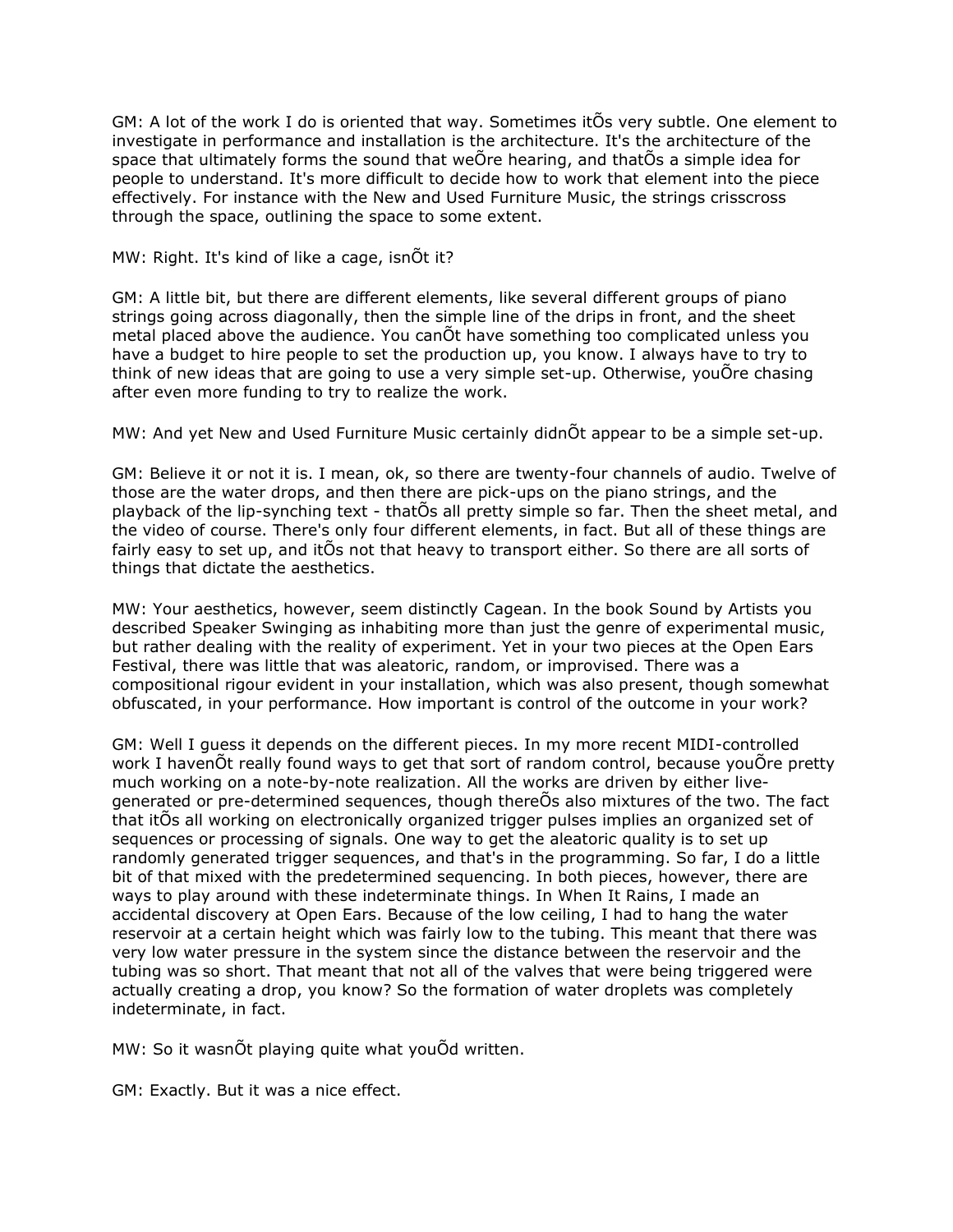MW: There were times when it seemed like there were more drops coming out than should.

GM: Right. There's a pouring out part too.

MW: I wasn't actually sure how much was intentional and how much was random.

GM: ...a little bit of everything. The pouring out is actually a kind of failure in the electronics system.

MW: Oh really?

GM: There's too many notes being triggered at the same time, and the MIDI hardware that I have just sort of overloads. A MIDI event consists of a note on/a note off, and the timespace between the note-on and the note-off determines the length of the note. In When It Rains, the notes are very specific, somewhere between 10 and 30 milliseconds long - so, very short. But there may be so many notes that the note-offs wonÕt necessarily come, so then the note-onÕs stay on, and that causes the water to pour out.

MW: That's certainly more randomness than IÕd expected. What about the performance of New and Used Furniture Music? I was intrigued by the way you used the theremin to control the MIDI process. I know that in playing the theremin itÕs difficult to get the note you want. When you are using it to trigger the sequencing does that provide another challenge to controlling the outcome?

GM: Right. ItÕs basically a kind of improvised set-up during the performance. The randomness comes through how the different groups of instruments are being layered overtop one another.

MW: That wasnÕt necessarily planned out?

GM: Very roughly.

MW: Oh really? So there was an improvisational quality in the piece?

GM: Very much so. Just to give you an idea of how that comes about, I had only set up New and Used Furniture Music once before in a kind of rough preview in Berlin. That was the first time I had actually done it. I plan all these things out on paper, or in my head, and then set it up and go for it. There's no rehearsal. So the whole thing is actually a kind of exploration and improvised experiment really, based on a pre-conceived idea of how the structure will fit together. But then having to realize it on the spot without rehearsing it. Kind of a bit hairy that way...

MW: I do a lot of improvisation and I was impressed. I know how it can go. It worked!

GM: Carefully conceiving of the structure ahead of time saves you a lot of trouble later.

MW: Can we talk about how your work has changed over time? IÕm interested in your recognition that contemporary perception of sound is largely mediated by electronic sound generation and amplification. The use of actual water drops in your installation to mimic the sounds of synthesized electronic samples functions in the same post-electronic way as in your early piece Piano Mechanics, where an acoustic piano is used to produce the illusion of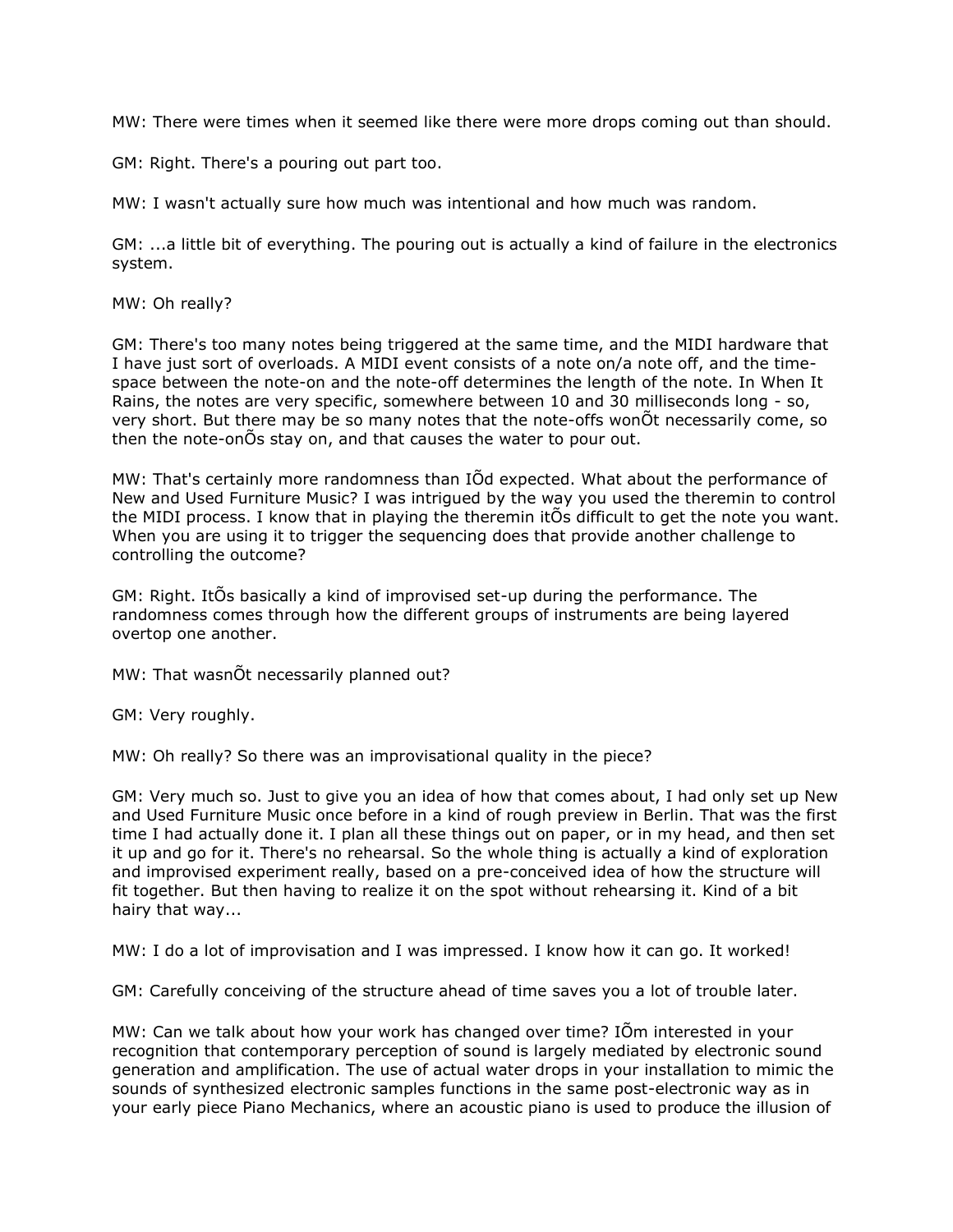electronically produced sound. Have your ways of addressing and manipulating this social sensibility changed over time? Has the sensibility itself changed, say with the proliferation of computers, or your use of computers?

GM: Definitely. I first did Piano Mechanics before computers were even available. And I didnÕt start to use computers until the late Ô80's, so my thinking has developed completely differently than I would have thought twenty years ago. When I did Piano Mechanics I took a purist approach. I was using the acoustic instrument to mimic electronic sounds, creating a kind of illusion on the piano. I donÕt perform the piece too often, but the last couple of times I have performed it IÕve actually amplified it. I wish I had done that a lot earlier!

MW: But no processing of any kind?

GM: No processing. No, but amplifying, because thatÕs something that has also been a kind of pleasant discovery. For example, New and Used Furniture Music really uses the amplification. You know, I used to use amplification only to magnify the sound to the point where you could hear it clearly. Now IÕm interested in actually pushing things to be a lot louder. You could get into this whole other realm of the power of electronic sounds. At any rate, you know thereÕs limits. In terms of Piano Mechanics you canÕt amplify it too much because you are relying on live mikes that are going to feed back at a certain point.

MW: What I like about Piano Mechanics is the illusion of it being electronic.

GM: Well exactly, you get away from that by amplifying it, but you get into a whole other thing too - more of a powerful sound.

MW: In a broader sense, how do we think of sound now, as opposed to when you were doing Piano Mechanics?

GM: I think we think of it differently...PeopleÕs sense of what they find interesting in music certainly has changed a great deal. The audience for avant-garde music twenty years ago was a fraction of the size it is now. People now want to listen to stuff that was on the fringe twenty years ago. It's not like the music has changed, peopleÕs sensibilities have changed, in that very broad sense.

MW: Certainly the avant-garde influences pop music. For example, using a turntable as an instrument, as opposed to for simply playback, sounds very Cagean..

GM: Exactly. What's now called turntablism was started by Cage. I use the term "pop music" in a general sense. I donÕt necessarily think that the avant-garde is going to be on the top-ten pop hit list, but the audience for ÒalternativeÓ music or Òalternative popÓ is certainly gonna be avant-garde.

MW: It actually seems that your practice explores both the avant-garde and pop. On the one hand there is an obvious interest in exploring acoustical phenomena and electronically mediated sound characterized by such works as Piano Mechanics and Speaker Swinging. But on the other hand, there is your delight in (and refined sense of) kitsch that comes out in a number of projects, such as your performance group KB Zed, your Berlin club Schmalzvald, and your pop cover-group Fuzzy Love. Do these two, apparently divergent interests, relate to one another?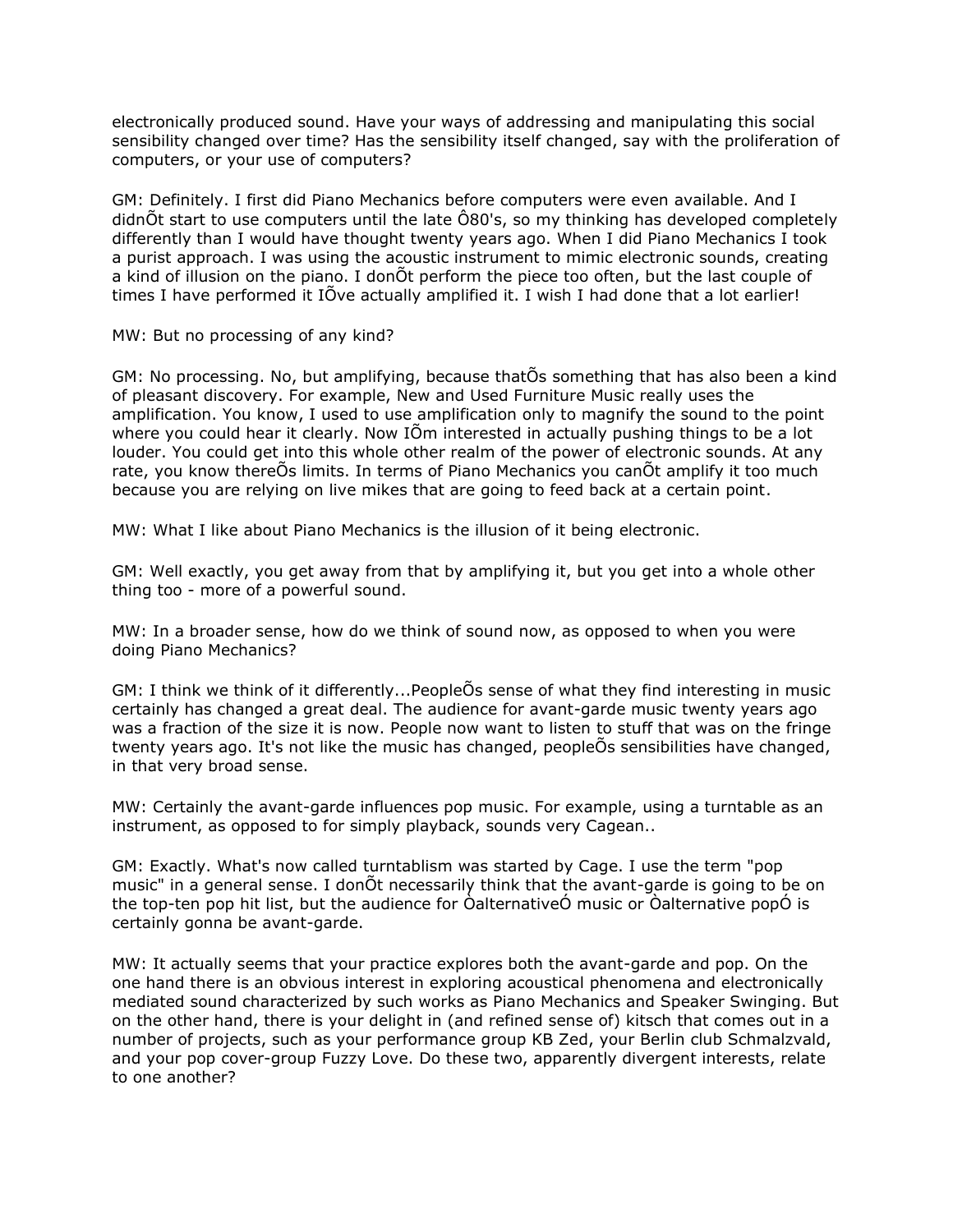GM: Well, they do relate because IÕm the same person doing them. A lot of the kitsch projects came about as jokes, and then actually realizing them, having a positive reaction to them, and thinking, "well, letÕs keep on doing some other stuff like this." There's a contradiction in my work, but thatÕs interesting to me. Music should be contradictory shouldnÕt it? If you think of music in a simplistic way as being a struggle between consonance and dissonance (as it has been described) - thatÕs a contradiction itself. Consonance contradicts dissonance. So in the sense of finding contradictory genres to work in, thatÕs like a broader application of the concepts of consonance and dissonance.

MW: It seems as though these two approaches are motivated by different issues. One seems to be about the social condition of music, the other is much more about the physics of sound.

GM: But there is a coming together of some of those elements in New and Used Furniture Music. The theremin for instance, although it has been used in the avant-garde, it's also been used in pop music over the years. I started using it because we had one at the Schmalzwald. We had one on the stage all the time. People would want to come up and play it. I like the idea of having people who hadnÕt played theremin before starting to play theremin in a bar. That person would just be thrown out of any other kind of bar they tried to do it in! But we encouraged it, you know, because itÕs like - ÔletÕs try something thatÕs going to kind of "irritain" peopleÕ - what we called "irritainment." ThereÕs another example - people accepting an avant-garde concept in a popular cultural context.

MW: ItÕs a way of breaking down the barrier of avant-garde music...

GM: Sort of mixing it up a little bit. Think about the example of Satie's Vexations [a short piano piece which the performer is directed to repeat 840 times], and his whole concept of Furniture Music, which when it was conceived in the 1890's was an extremely avant-garde idea. That idea was commercialized by the MUZAK corporation whose easy-listening music is about as un-avant-garde as you can get.

MW: Clement Greenberg said kitsch is the exact opposite of the avant-garde.

GM: ItÕs not a far stretch then to say you can do pop music and you can do avant-garde music.

MW: What's the role of nostalgia in your work? Here, I'm thinking of Music from Nowhere in which you placed acoustic sound sources inside of empty speaker cabinets from different style periods.

GM: It is nostalgia. Ever since I was a kid, I've just loved different speakers that I saw, you know. The loudspeaker is part of our western culture, modern 20th century culture. At the same time it has a popular reference in terms of the style of the loudspeaker relating to any given period of furniture design. You have the 1950's speaker, you have the Ô60's speaker, you have the high-tech looking speaker, you have the old wooden classic cabinets. ThereÕs all sorts of variations. There's an integration of the various elements of furniture design into the whole piece. But the conceptual aspect in Music From Nowhere was to challenge our assumptions about the production and representation of music. We donÕt hear a lot of acoustically produced music that doesnÕt come through a loudspeaker. Yet speakers are boxes - pieces of furniture. You donÕt look at a speaker when youÕre listening to it. ItÕs a kind of oracle. In Music From Nowhere I had the opportunity to play with the symbol of the loudspeaker - just play with it conceptually - by taking out the actual speaker and putting